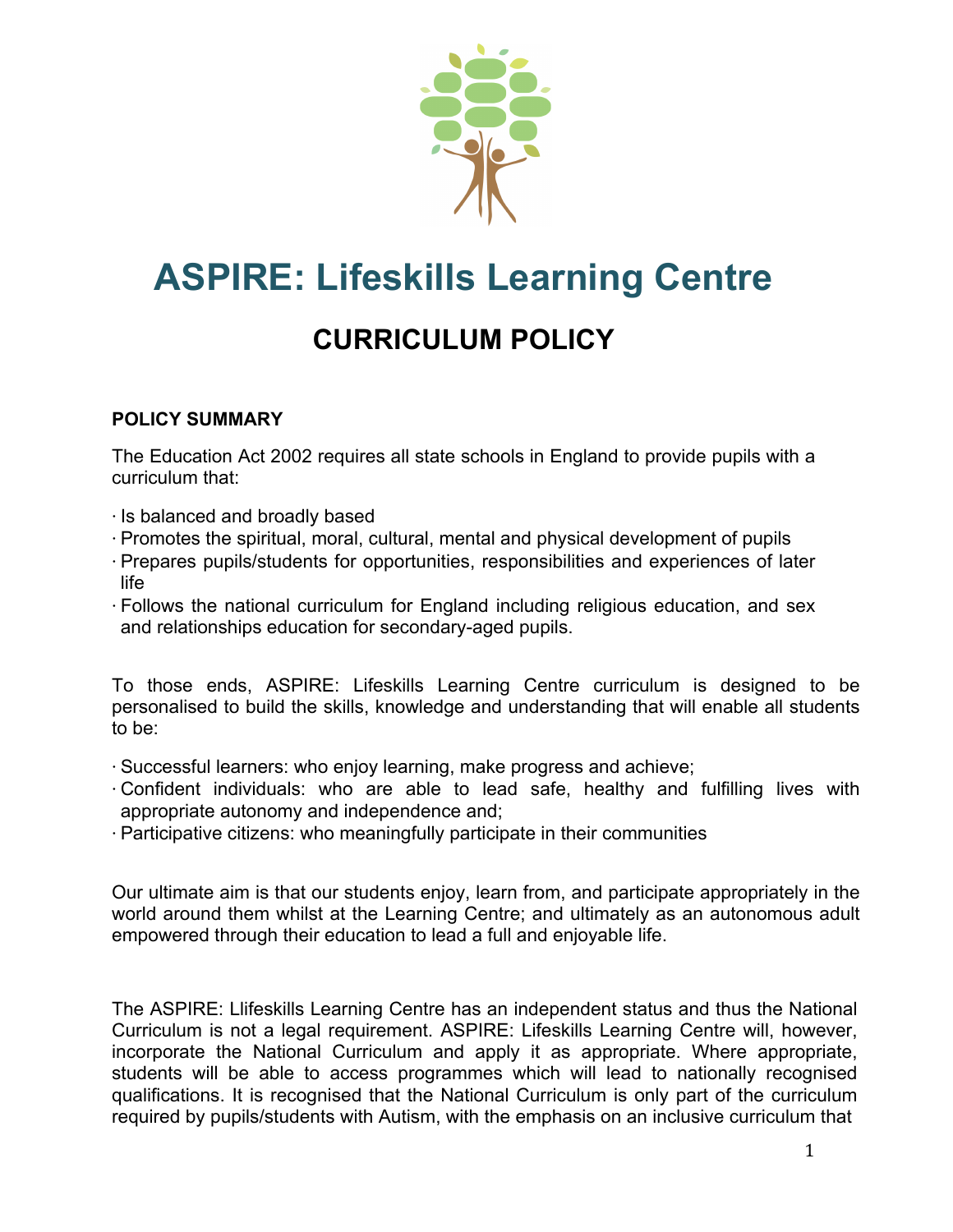is broad, balanced, and relevantly developed to meet the needs of each individual student at the ASPIRE: Lifeskills Learning Centre.

Fundamental to our approach to curriculum at ASPIRE: Lifeskills Learning Centre is the ability and commitment to adapt teaching to the unique qualities and needs of each student. This is informed by knowledge of the strengths and difficulties associated with autism in general. ASPIRE: Lifeskills Learning Centre aims to fully engage all students in learning through:

- ⋅ A person-centred approach
- ⋅ teaching approaches and interventions supported by research evidence
- ⋅ teaching approaches and interventions for each learner based on evidence of their progress and learning outcomes
- ⋅ learning strategies and a teaching environment that are enjoyable
- ⋅ planned interventions to overcome potential barriers to learning
- ⋅ opportunities for students to be involved in the decision making about their learning including choosing their vocational pathways in the sixth form
- ⋅ the teaching and learning of functional skills, knowledge and understanding including access to vocational pathways in KS4 and the sixth form
- ⋅ opportunities for students to receive accreditation in KS4 and the Sixth form in vocational areas and Key Skills
- ⋅ planned opportunities to generalise skills, understanding and knowledge to natural situations and settings (such as the home, the community and a programme of residential educational visits)
- ⋅ planned opportunities for local community involvement and participation, featuring inclusion in mainstream schools and inclusion projects run at ASPIRE: Lifeskills Learning **Centre**
- ⋅ planned and supported vocational placements/work experience or community leisure opportunities (where appropriate) to students aged 16-19 years
- ⋅ planned and supported community sport and leisure opportunities for all students
- ⋅ preparation for adulthood and a life that is as independent and fulfilled as possible.

Curriculums will focus on developing key skills, which improve learning and performance in education, work and life; and will include participation for all students in community-based activities. These skills include communication (including literacy), working with others and developing social skills, improving the student's own learning and performance, and problem solving. For students with Autism and associated learning difficulties these skills are fundamental to participation and achievement in the curriculum and personal development including independence.

Staff at ASPIRE: Lifeskills Learning Centre will ensure that students have as much control as possible over their own personal care and daily living activities. They will develop, plan, monitor and regularly review curricula, to ensure they are inclusive, set suitable learning challenges, respond to students' diverse learning needs, include all students by overcoming potential barriers to learning and assessment, provide a stimulus to revisit and revise existing schemes of work, or provide a basis for the development of new ones.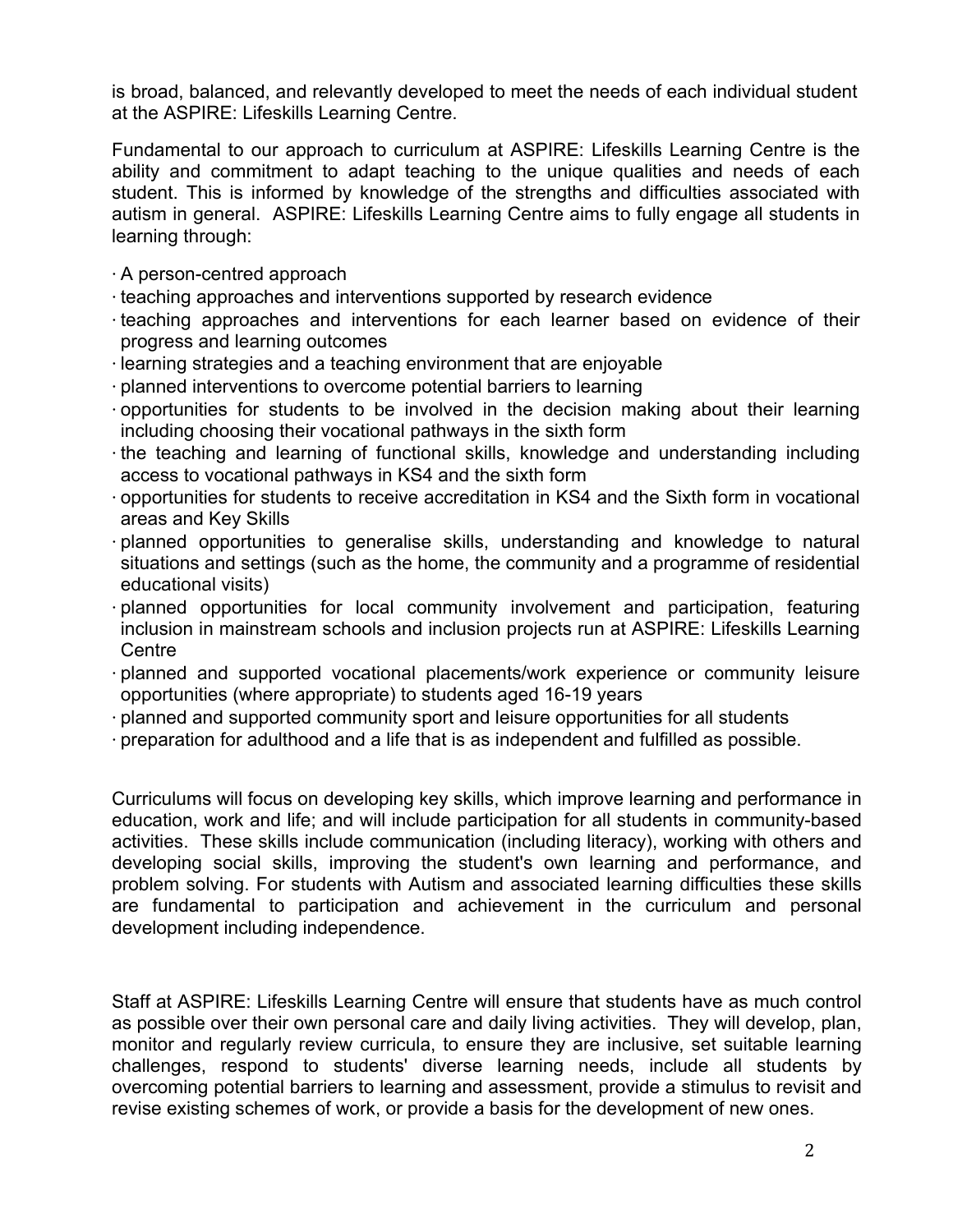Revision and development will take account of any changes in legislation and guidance.

Teaching methods will focus on individual and small group approaches with emphasis on learning for independence, with progress systematically recorded and reviewed. A full range of teaching strategies will be applied and will include systems to support communication and understanding, behaviour strategies and therapeutic approaches. Approaches will vary according to the needs of the individual and will be regularly reviewed, with new ideas considered and introduced where appropriate.

ASPIRE: Lifeskills Learning Centre's curriculum has the flexibility to address the individual and very specific needs of each student and is characterised by providing learning which is

- Personalised
- Specialised
- Intensive
- Goal-directed and outcomes focussed
- Guided by pupil performance

### **PLANNING AND EVALUATING THE CURRICULUM**

All aspects and subjects within the curriculum are carefully planned and detailed in our Curriculum Plan. Each subject area has its own overview and scheme of work which gives details of long term planning, resources, suggested activities and assessment arrangements. All schemes demonstrate tests of breadth, balance, coherence, relevance, differentiation and progression. They will incorporate many different elements that collectively will contribute to assessment and comparison of students' achievements over time. These will provide:

- information which staff can use in deciding how a student's learning can be taken forward and in giving students themselves clear and achievable targets and feedback about their achievements
- staff and visiting professionals with the means of identifying the need for further diagnostic assessments for particular students, where appropriate, in order to help further their educational development
- overall evidence of the achievements of a student and of what he or she knows, understands and can do
- aggregated information about students' achievements which can be used as an indicator of where there needs to be further effort, resources or changes in the curriculum
- helpful communication with parents and carers about how their child is doing, and with g local authorities and the wider community about the achievements of the school
- a basis for the professional development of staff, in that the process of carrying out systematic assessment, recording attainment, and moderating the outcomes in discussion with other teachers will be a valuable basis for teachers to evaluate their own work and gain access to new thinking.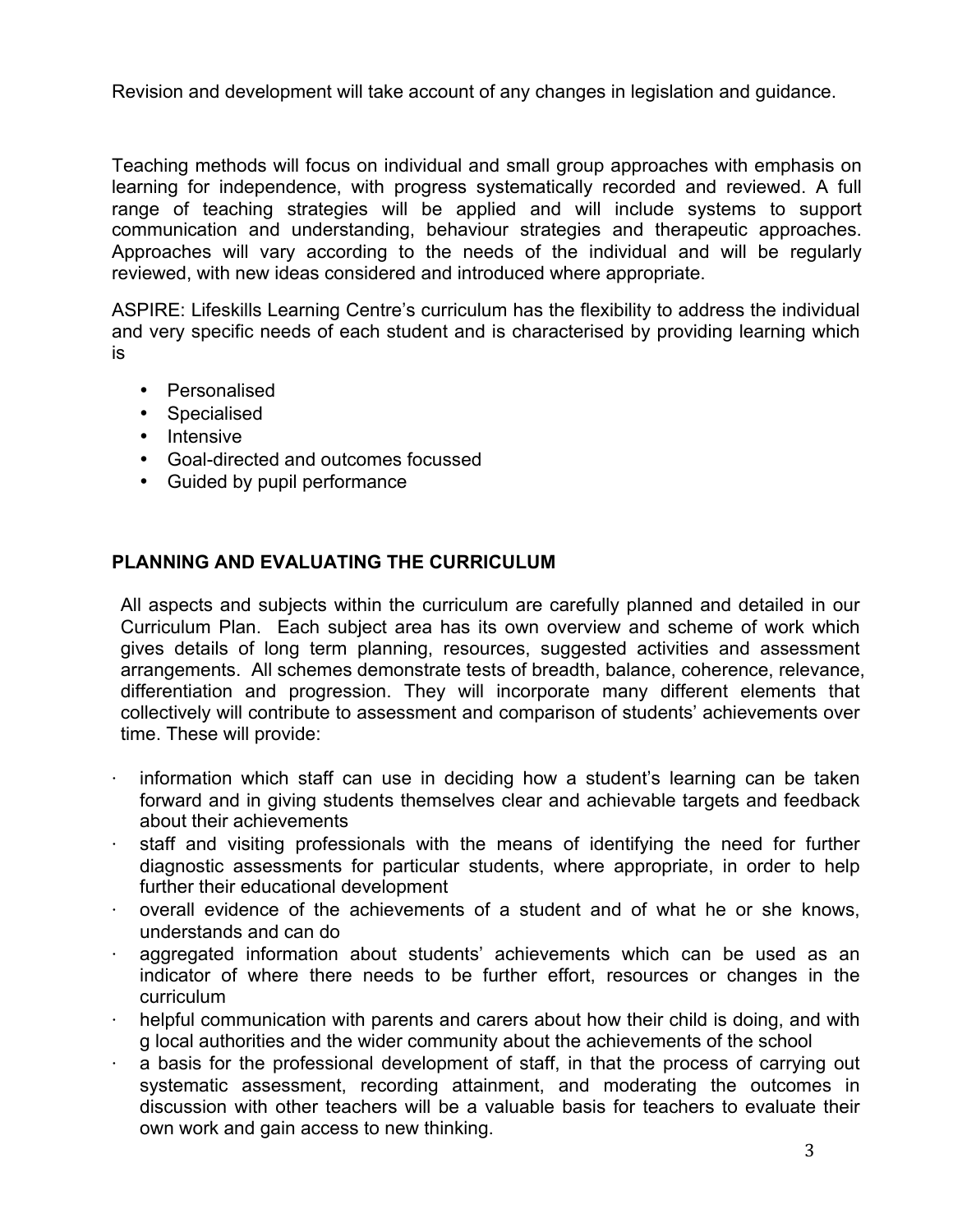Schemes of work take into account the continuous nature of education, having regard to the experiences the students will have had before entering the Learning Centre, and those that can be anticipated after they leave.

Close links are established with other agencies to help students plan for life after school. Where possible liaison with other previous schools and possible future educational placements will be used as additional factors in the design of the curriculum.

The curriculum is kept under regular review to ensure that it is up to date in line with national developments and continues to meet students' needs. The Head teacher of ASPIRE: Lifeskills Learning Centre will have responsibility to monitor and evaluate the teaching and students' outcomes across all subjects, and the contribution each subject makes to the whole school curriculum. In this role, they identify development priorities and contribute to wider school improvement.

#### **Therapy links**

⋅ Where students have access to support from a variety of therapy services, all of these are offered to students as appropriate and according to objectives set out in their Education, Health and Care Plans, statements of special educational needs and included within the provisions of their placement plans.

Participation in these therapy sessions is carefully planned to ensure that students do not miss curricula opportunities available to all other students.

#### **CURRICULUM REVIEW AND POLICY REVIEW**

In our determination to realise the aims and outcomes of this Curriculum Policy, we are committed to continuous review and improvement of teaching and learning. Each student's personalised curriculum will continue to evolve in alignment with their individual needs and learning priorities; in consultation and partnership with parents; and with close involvement from all professionals working for the best interests of each student - both now and in planning for the future. The Curriculum Policy is subject to annual review. Policies that support, influence and relate to the curriculum are: Assessment, Recording and Reporting Policy; ASDAN Policy, British Values Policy, Observation of Teaching Policy, Gifted and Talented Policy, Special Educational Needs Policy.